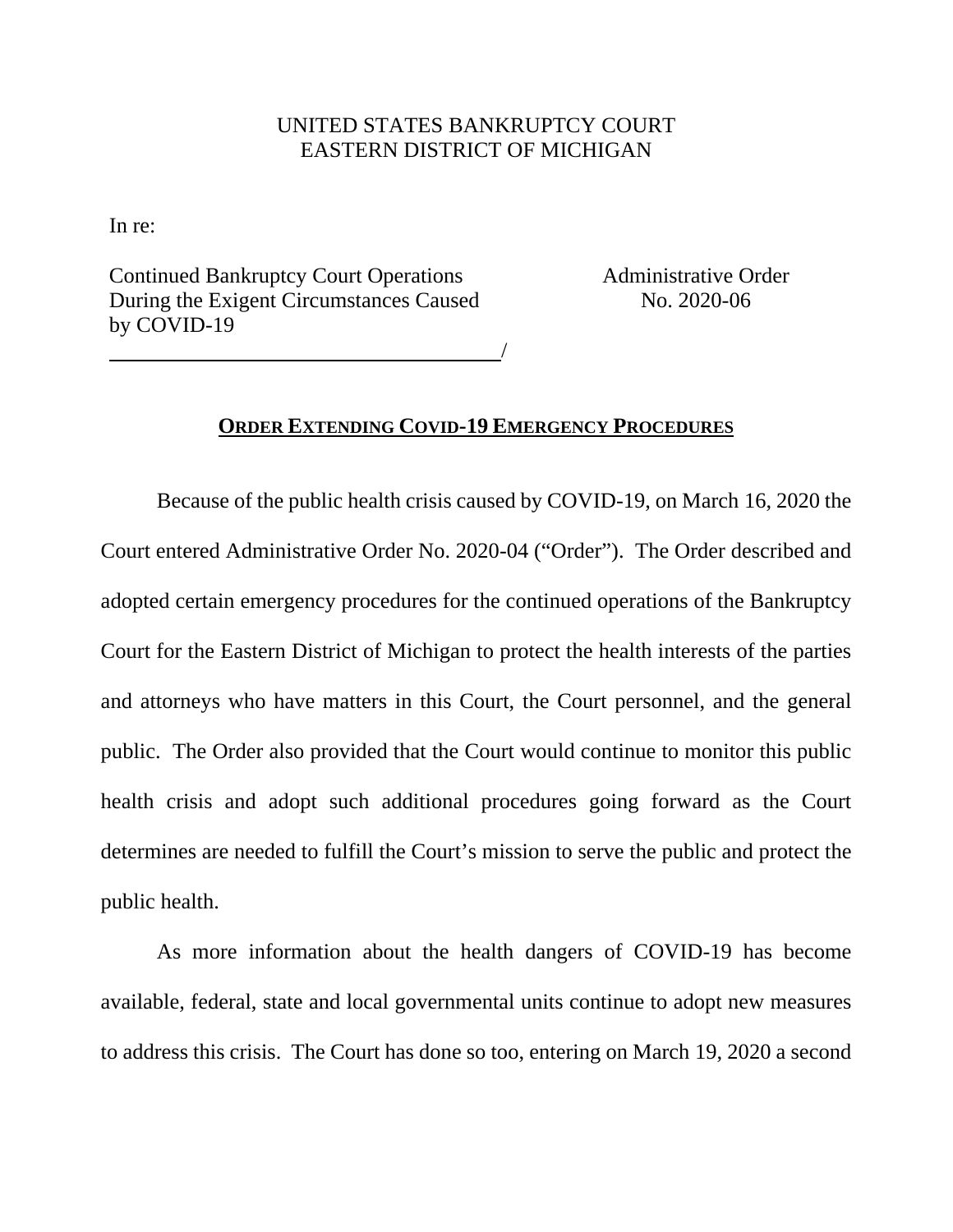Administrative Order No. 2020-05, that temporarily suspends under specified conditions the requirement to obtain an original wet signature before electronically filing a paper with the Court. And the Clerk of the Court has issued several notices, all of which are posted on the Court's website, advising of other, additional procedures adopted by the Court pursuant to the Order.

 The Order specifies that these emergency procedures are effective "through April 13, 2020, or until further order of the Court". Because this public health crisis continues, the Court has decided to indefinitely extend the effective date of the Order, with one exception explained below, regarding the filing of traditional papers by pro se parties. Accordingly,

**IT IS HEREBY ORDERED** that, except as otherwise expressly stated in this order, the emergency procedures adopted by the Order shall continue to apply indefinitely, past April 13, 2020, until further order of the Court. This includes the terms of Administrative Order No. 2020-05, and the procedures subsequently adopted by the Court pursuant to the Order, all of which are described in the notices issued by the Clerk of the Court and posted on the Court's website.

**IT IS FURTHER ORDERED** that paragraph 4 of the Order is modified as follows: the Court will no longer have a drop box in Detroit to accept traditional paper filings by pro se parties. Pro se parties who wish to file traditional papers are directed to follow the procedures described in the Clerk of the Court's April 3, 2020 Notice